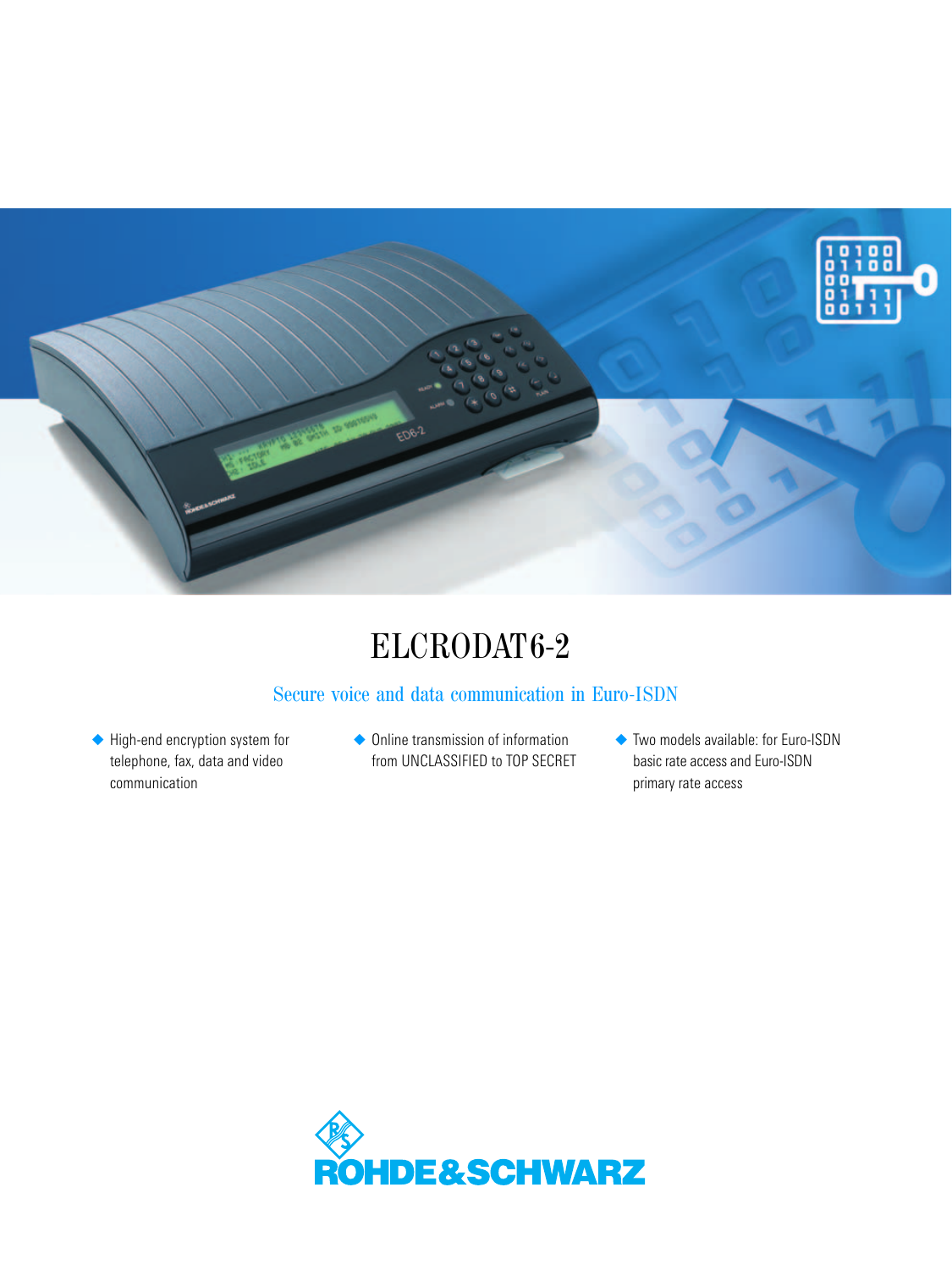## Highest level of security in Euro-ISDN

The modern information society calls for ever faster actions and reactions. This means that the exchange of highly sensitive information over the public communication network is unavoidable. But the risk of information being intercepted or data stolen increases as technology progresses; damage caused by eavesdropping runs into billions every year.

ELCRODAT 6-2, the high-end encryption system of the latest generation, provides secure transmission of classified information up to TOP SECRET. It can be used for all ISDN basic services, even via satellite links (Inmarsat M4), e.g. for:

- ◆ Voice
- ◆ Data
- ◆ Fax (group 4)
- ◆ Video conferences

Maximum security is achieved with a minimum of personnel and administration.

## One system – two versions

The ELCRODAT6-2 system is available in two versions:

- ◆ ELCRODAT6-2S for secure Euro-ISDN basic rate access  $(S_0 \text{ bus/port})$
- ◆ ELCRODAT6-2M for secure Euro-ISDN primary rate access  $(S_{2M}$  port)

As a supplement to existing Euro-ISDN terminals or PBXs, the **ELCRODAT6-2S** is the ideal solution for secure voice and data communication at every level from UNCLASSIFIED to TOP SECRET. It can be used in conjunction with up to eight commercial ISDN terminals or with a PBX. The exchange access is either direct via the  $S_0$ basic rate interface or via a PBX.

The **ELCRODAT6-2M** permits simultaneous single-channel encryption of up to 30 channels. A typical application of this version is the 2 Mbit/s port encryption at the frontend of ISDN PBX systems.

## Top-security crypto technologies

The ELCRODAT6-2 is the first encryption unit approved by the German Information Security Agency for the transmission of information classified up to TOP SECRET which uses a public key method for key distribution. In conjunction with the public key method, the noise generator implemented in the encryption unit permits mutual authentication and key agreement. New session keys are generated in the encryption unit for each connection. They do not leave the units and are deleted after the session, thus ensuring maximum security.



#### *System overview of ELCRODAT6-2S or ELCRODAT6-2M*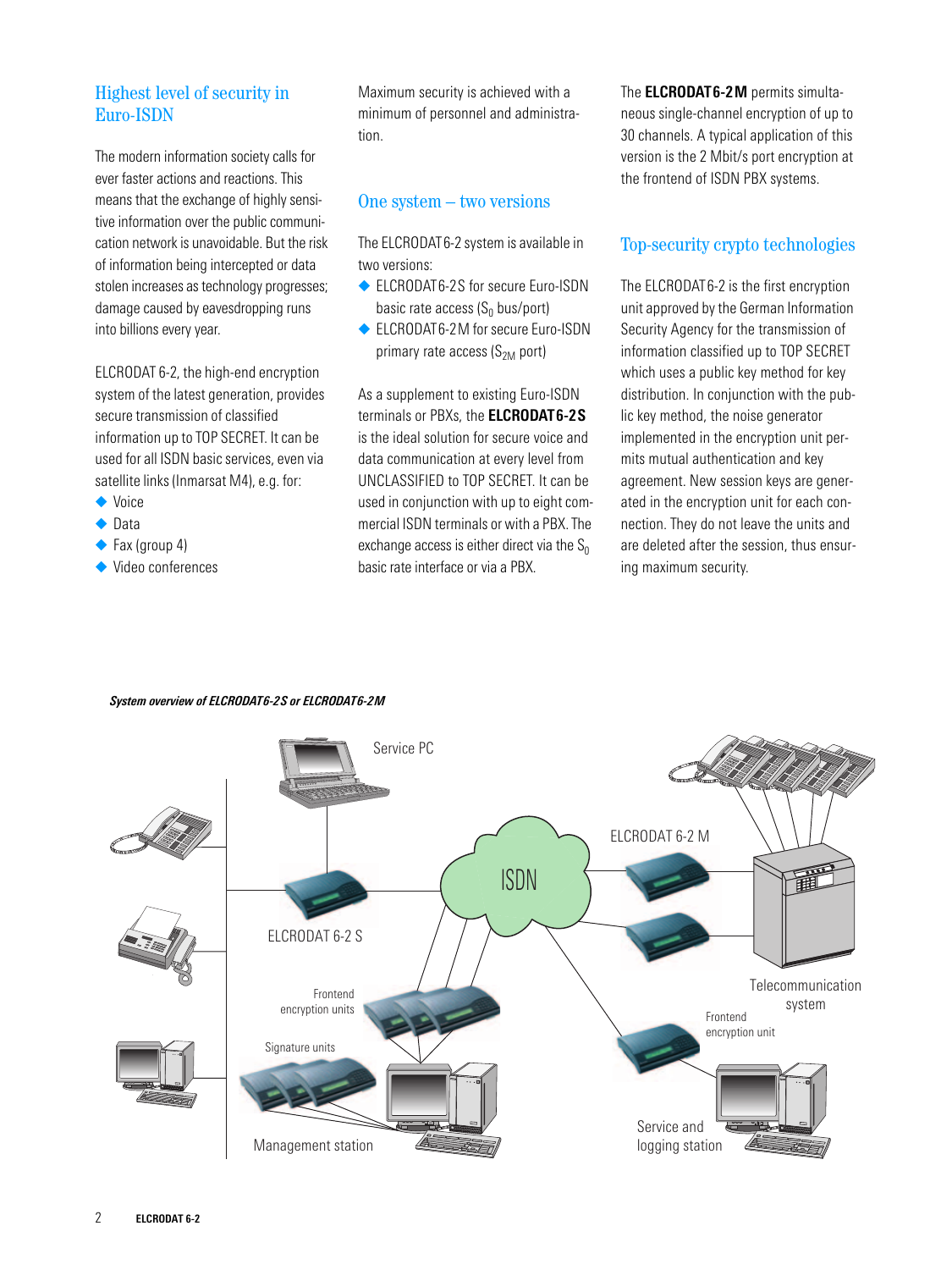## Design

The ELCRODAT6-2 high-end encryption system consists of the following components (see system overview on page 2):

- ◆ Encryption units
- ◆ Management station for certificate administration
- ◆ Service station for remote administration
- ◆ Logging station for remote monitoring of the encryption units

#### **Management station**

The management station assigns the authorization to participate in encrypted operation within a user group. Using a secure protocol, it sends a signed certificate via an ISDN connection to the participating encryption unit. The management station also determines or extends the period of validity of the certificate.

The management station can be expanded according to the number of encryption units and user groups to be managed; it consists of a workstation with backup system and up to three frontend encryption units and three signature units.

#### **Service station**

In the service station, the operating parameters and the D-channel filter parameters can be set centrally and distributed to the encryption units via an ISDN connection, using a secure protocol. The service station consists of a workstation with backup system and a frontend encryption unit.

#### **Signalling channel filter and monitor**

The signalling channel is monitored and unwanted protocol elements are filtered out. Specific numbers can be rejected or assigned special privileges. This security function primarily prevents manipulation of PBXs, as well as of other ISDN terminals.

#### **Logging station**

The ELCRODAT6-2 encryption system has a logging memory in which all unauthorized attempts to access or manipulate the system, activities of the D-channel filter, etc, are entered. Using a secure protocol, the memory contents are transmitted via an ISDN connection to the logging station for evaluation and archiving. The logging station consists of a workstation with backup system and a frontend encryption unit.

### **Service PC**

As an alternative to the service and logging station, the logging memory of the encryption units can also be configured and read locally on the ELCRODAT6-2 from a standard PC.

## Specifications

| <b>Model</b>                                                         | <b>ELCRODAT6-2S</b>     | ELCRODAT 6-2 M          |
|----------------------------------------------------------------------|-------------------------|-------------------------|
| Power supply                                                         | 230 V AC, approx. 15 VA | 230 V AC, approx. 20 VA |
| Useful data rate (without signalling)                                | max. $128$ kbit/s       | max. $1920$ kbit/s      |
| Number of channels that can be encrypted independently               | $\overline{2}$          | 30                      |
| ISDN interfaces to the terminal equipment and network<br>termination | $S_0$ (4-wire copper)   | $S2M$ (4-wire copper)   |
| D-channel protocol                                                   | E-DSS 1                 |                         |
| RF leakage-proof                                                     | AMSG 720B               |                         |
| Suitable for security classifications up to                          | <b>TOP SECRET</b>       |                         |
| Dimensions (W $\times$ H $\times$ D)                                 | 330 mm x 75 mm x 282 mm |                         |

## Ordering information

| ELCRODAT 6-2 | 3534.3129 | 3534.3106 |
|--------------|-----------|-----------|
|--------------|-----------|-----------|